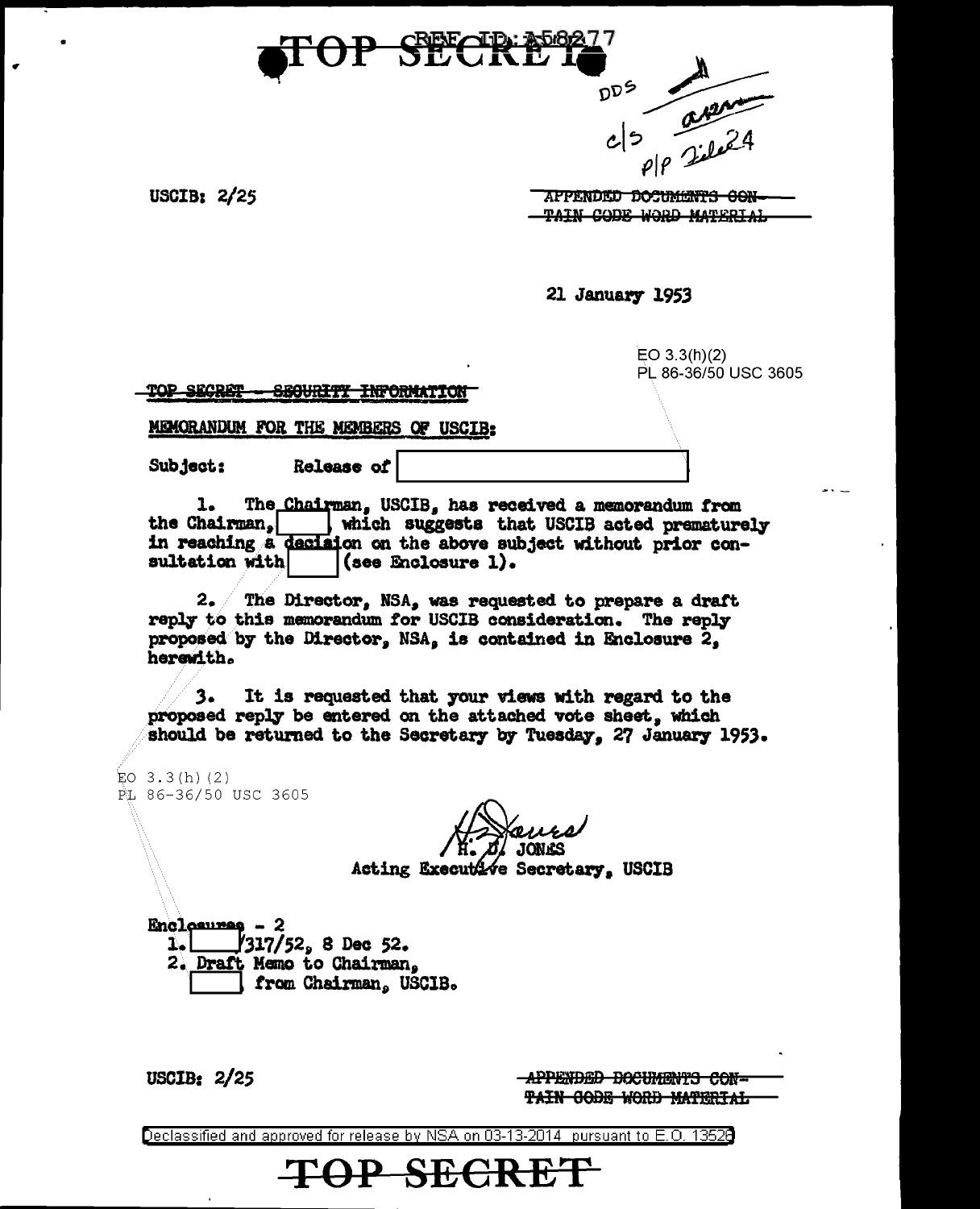**REF ID:A58277**  3. 3 (h) (2) 86-36/50 USC 3605 Incl 124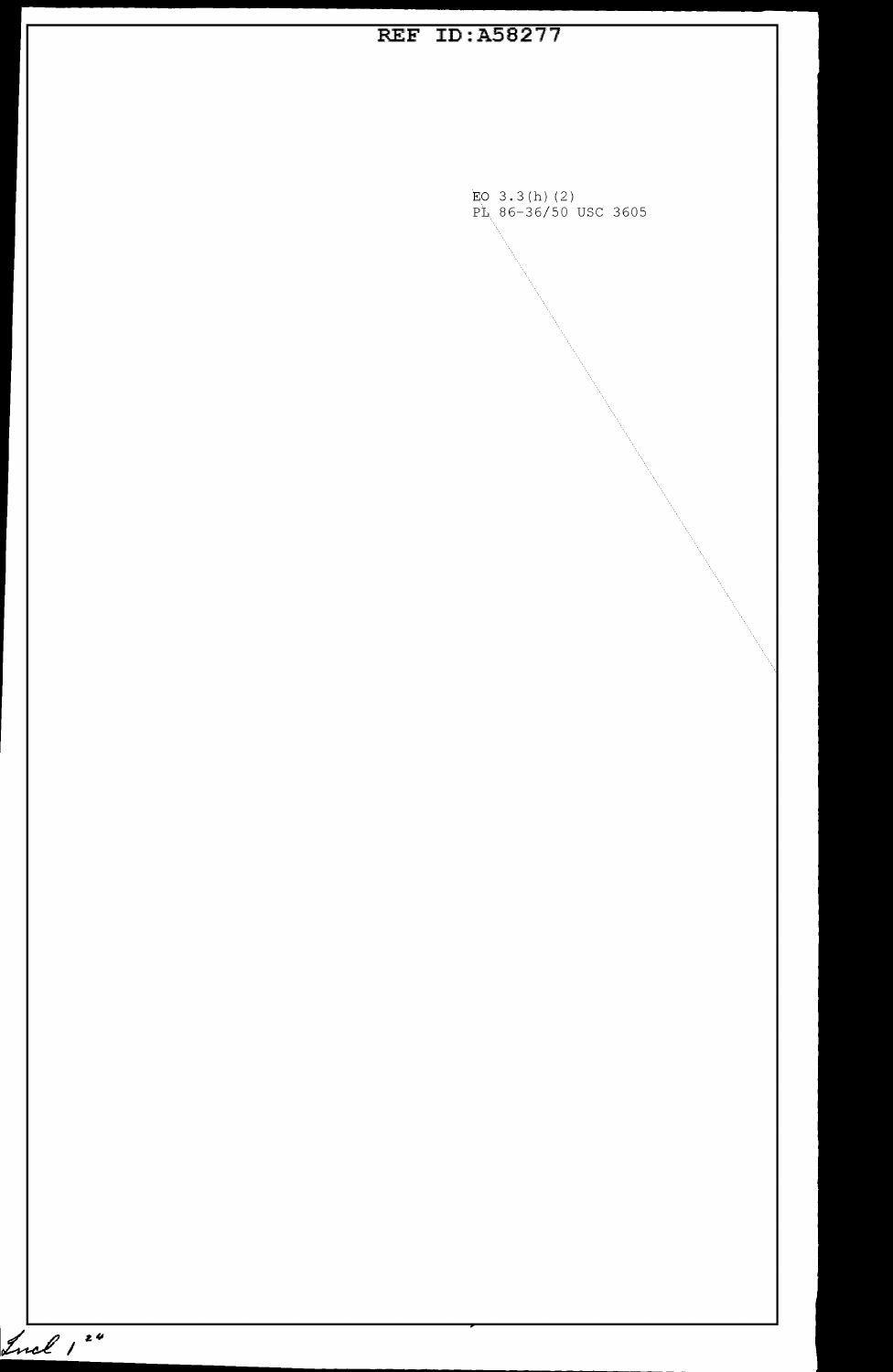| D SECFEF-ID                                                                                                                                                                                                                                                                                                                                                                                                     |
|-----------------------------------------------------------------------------------------------------------------------------------------------------------------------------------------------------------------------------------------------------------------------------------------------------------------------------------------------------------------------------------------------------------------|
| information capacted b<br>undertien intelligen.<br>EO 3.3(h)(2)<br>PL 86-36/50 USC 3605                                                                                                                                                                                                                                                                                                                         |
| TOP SECRET CANOS<br><del>orounity</del><br><del>INFORMATION</del><br><u>D R A F T</u>                                                                                                                                                                                                                                                                                                                           |
| MEMORANDUM FOR THE CHAIRMAN,                                                                                                                                                                                                                                                                                                                                                                                    |
| SUBJECT: Release of                                                                                                                                                                                                                                                                                                                                                                                             |
| 1. Reference is made to your memorandum of 8 December 1952 respect-<br>ing the release to the<br><b>communications</b><br>73577521.                                                                                                                                                                                                                                                                             |
| 2. USCIB is pleased to learn that<br>concurs in USCIB's decision<br>to release the<br>It is regretted, however,<br>finds cause for surprise and concern in that a decision seems<br>that                                                                                                                                                                                                                        |
| to have been made by USCIB without consideration of $\ \cdot\ $ is interest in<br>that its accession to the<br>the matter. USCIB desires to assure<br>request, without prior consultation with the garding COMINT<br>Implications, was not a conscious omission but resulted rather from an<br>uncertainty as to the need for such consultation. This uncertainty arose<br>from a combination of circumstances. |
|                                                                                                                                                                                                                                                                                                                                                                                                                 |

The matter was placed before USCIB in July 1952. In weighing 5. the advisability of aiding the | | USCIB gave careful consideration to the possible COMINT repercussions. After prolonged U.S.-U.K. discussions. the British views as to the paramount importance of security of communications of NATO Powers had been accepted. USCIB believed that a basic and general agreement in principle had been reached on the necessity of improving the over-all communication security of those Powers, so that USCIB felt that the release of the  $\vert$  under certain conditions for that purpose, was warranted. It was felt, moreover, that the situation differed materially from that involved in the  $\Box$ problem, since the initiative had been taken by the , and it was, therefore, presumed

 $-1-$ 

Enclosure 2 with USCIB 2/25 dated 21 January 1953.

 $COPY$  #

ARMED FORCES SECURITY AGENCY

FORM 781-C10SC **TOP SECRET CANOE** 18 JUL 51